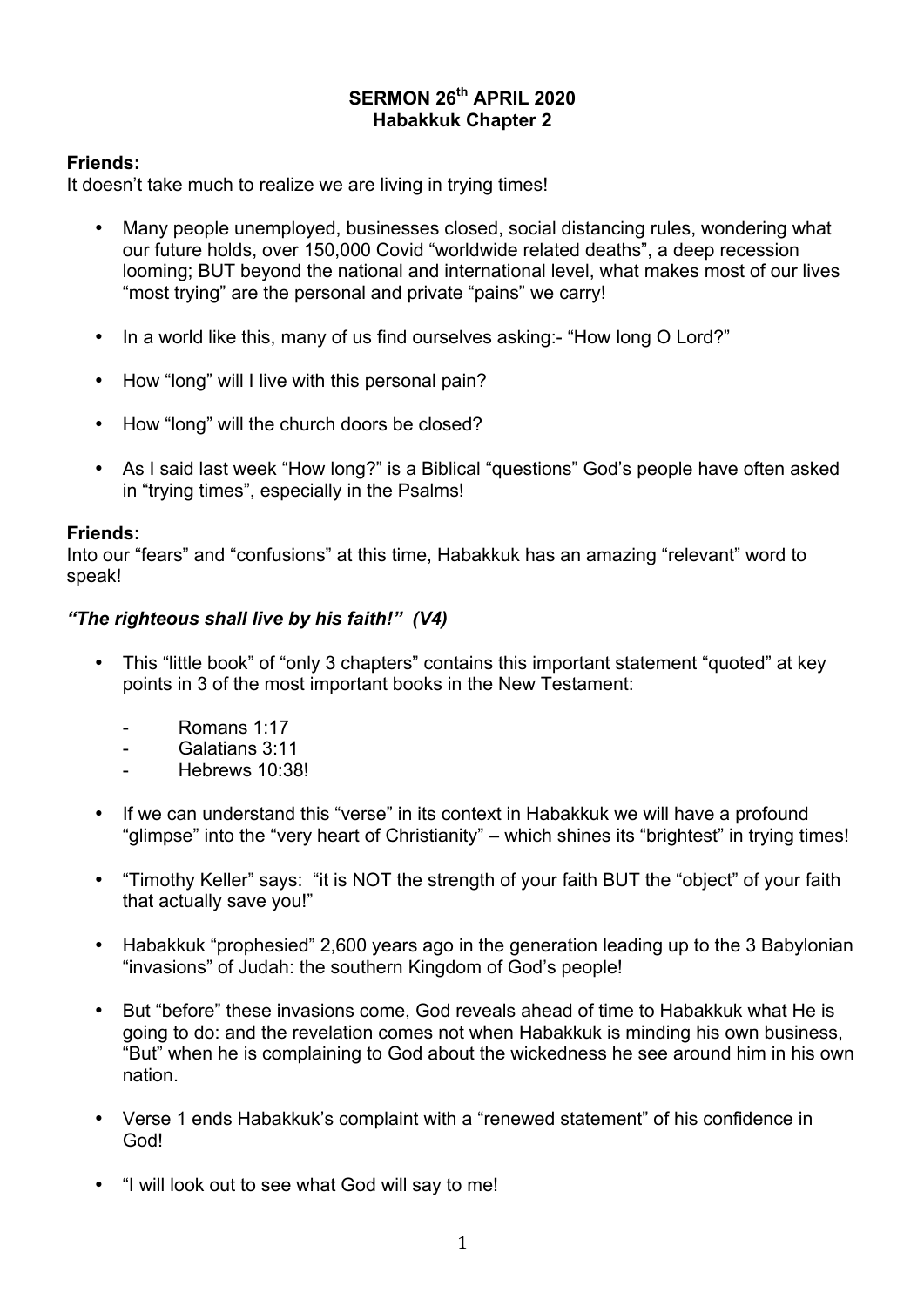God is always good and sovereign "over" all things in our world and universe! Nothing takes God by surprise!

- What is God "saying" to "us" through this "pandemic"?
- Habakkuk also reports his "intention" to assume the role of "watchman"! **(V1)**
- Habakkuk mans his "post" atop the walls to look for the approach of danger or a messenger, or to keep watch over current events, or to be "prophetic watchman" looking for the Lord's reply"!

### **Friends:**

As we pray according to God's will, we must then watch and wait patiently for God's answer!

- Waiting for God's answer to an exercise in trusting God and letting go of your attempt to control things!
- E*phesians 3:20 is a favorite verse of mine:*

**"Now to God who is able to do immeasurably "more" than all we ask or 'imagine'!"**

### **Verse 2 – "Then the Lord replied: Write down the revelation and make it plain on tablets so that a herald may "run" with it!"**

- This "message" is of lasting "importance"!
- God's word is eternal!
- Habakkuk's "message" has lasting importance!
- The Lord wants His Word to be helpful to others as well!
- The message people "need" during this pandemic is "God's Message"!

*Yes we "need" to "hear" our government's "plan" of action; yes we need to "hear" what the "Chief Medical Officers" are advising; yes we need a "solution" to our "economic" wasteland, BUT ultimately we need to "hear" the message of the "gospel"*

- What is a "greater problem" than "coronavirus"?
- "Sin" and "separation from God": that's the "greater" "problem"!
- And "thankfully" God has done something about that in and through His Son!
- Christ's sacrifice opens up the door to Heaven!
- Make "sure" you are relying solely on Jesus and his perfect righteousness as you walk before God!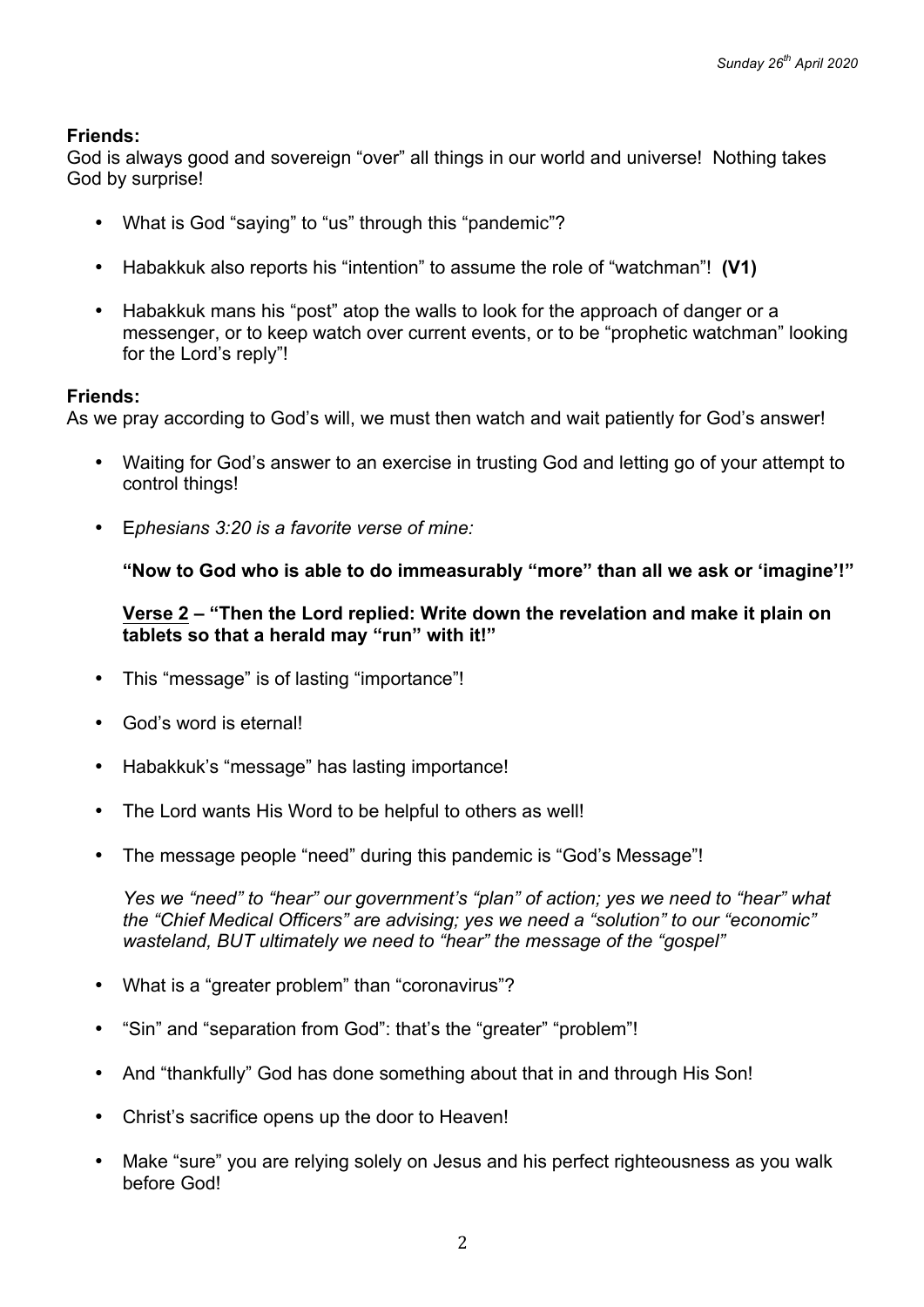- As the people receive this message they are to read it as they run for their lives!
- There is an "urgency" about this message from God!
- And "like wise" for all of us "listening" this morning!
- Jesus' words must be 'taken on board':

*Mark 13*

*"But about that day (the 2nd coming) or hour "no one knows", only the Father, Be on your guard, be alert! If the Son comes suddenly, do not let him find you sleeping!"*

#### **Friends:**

If the "coronavirus" leads us "back to God" then that will "be a good thing!"

- **(V3)** For the revelation awaits an appointed time!
- The Lord tells Habakkuk that he has grasped the central point when he expressed his question in terms of "time"; "How long?"
- The Lord "explains" that: *Answers will be "revealed" at the "appointed time", that is; God "decides" when!*
- The "answers" may seem long delayed; though answers will certainly 'come"; so Habakkuk must be "patient"!

### **Friends:**

At this time we must live by "faith"; "not by sight"! Our Church building is closed; all ministries in the hibernation; things are so different but God is "still working"!

- As Matthew Henry said: "Days of "trouble" must be days of "prayer"!"
- **(V4)** "See the enemy is "puffed up", his desires are not upright but the righteous person will live by his faith!
- God contrasts someone who is 'wicked', whose soul is swollen with pride; with someone who is righteous!
- "Judgment" is inescapable for the "wicked"; but the righteous will "live" by 'faith'!
- The one who is right with God is the one who will survive, and that will be "because" he 'continues' to "trust God", against all appearances, and through any amount of "delay"!

### **Friends:**

It is said that God always answers prayers with "YES, NO or WAIT"! When you ask God hard questions, how "long" are you prepared to wait? And are you willing to accept the answers when they do come?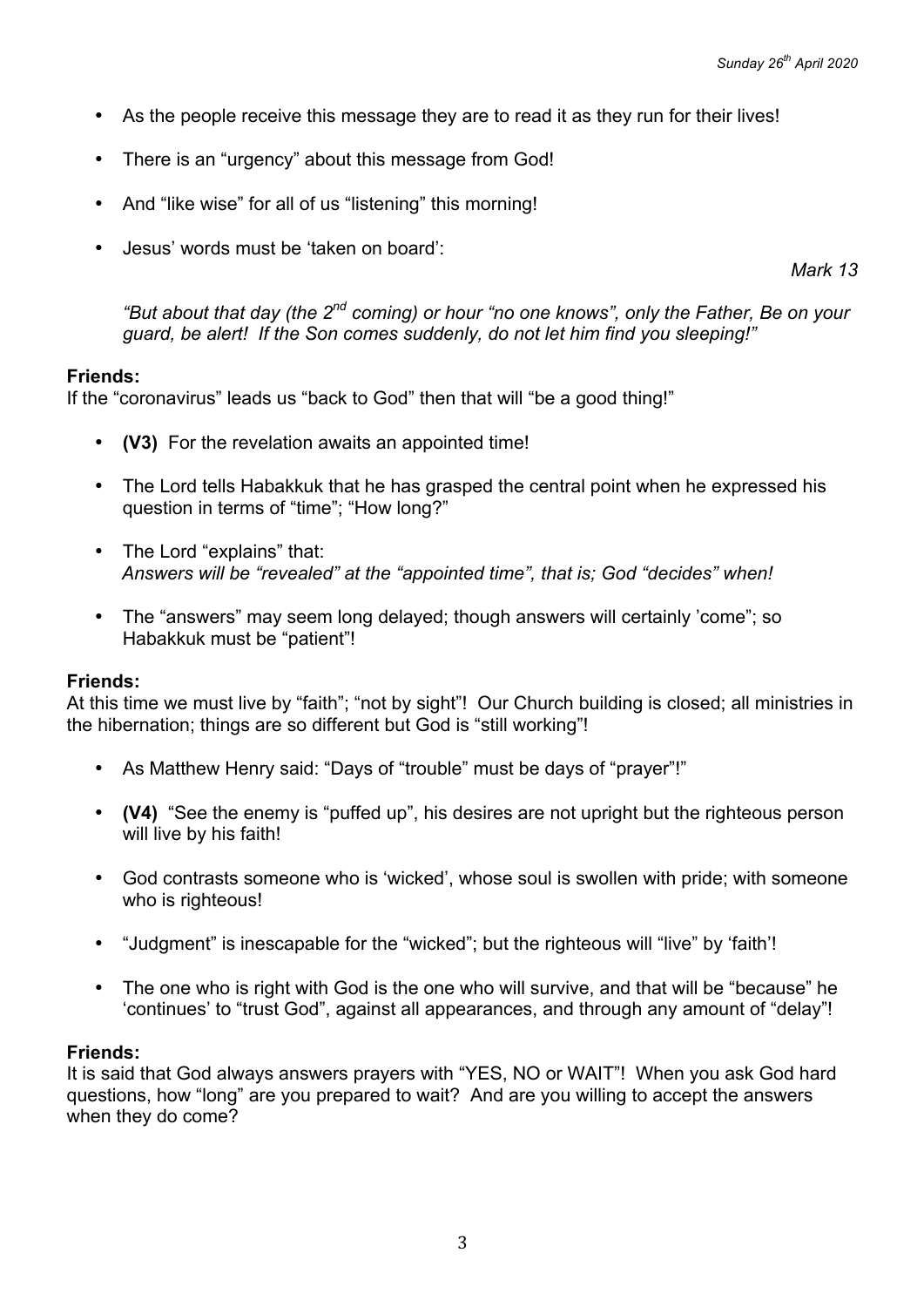- Beginning with **(V5)**, God's answer takes the form of a logical argument: If it is true that the arrogant have ungodly desires, and never come to enjoy the blessings of God; how much more certain is it that the qualities accompanying such a wicked attitude will ultimately betray them? **(V5)**.
- The underlying implication is "clear":-

*The Babylonians 'selfishness' and 'success' will be their "undoing"!*

• Our Lord clearly said: "Do to others are you would "have" them do to you!"

*Luke 6:31 P: 128*

- God's reply is in the form of "5 woes" in which He pronounces the Babylonian's "doom"!
- The "1st woe" *(VV6-8):*
	- **-** They are "greedy"!
	- The will suffer at the hands of the very people they have robbed!
	- The will be like burglars finding out that on the second visit the householder is awake, the alarm is set, and the dogs will bite!
- Aggressive "greed" is the "sin" here! They multiplied wealth at the "expense" of others!"
- The "depth" of the Babylonian's insensitivity towards others in seen in that they add to their riches by "extortion"!
- In the O.T. God gave riches to His people!
- King David said in 1 Chronicles 29:12:

"Wealth and Honour come from God, you are the Rulers of all things!"

- Israel was a chosen people with "earthly" promises and rewards they were given a land and all the riches it held!
- In the "N.T." there is a different standard! The church was never given a land or the promise of riches!
- Paul says we have "every" "spiritual" blessing in Christ!

*Eph 1:3*

• Jesus says: "Store up for yourselves treasures in Heaven, where neither moth nor rust destroys and where thieves do not break in or steal!

*Matt 6:20*

### **Friends:**

During this crisis we're all living in; is "Jesus Christ" your greatest treasure?

**(V7)** "Will not your creditors suddenly arise!"

- Will they not wake up and make you tremble?
- Then you will become their prey!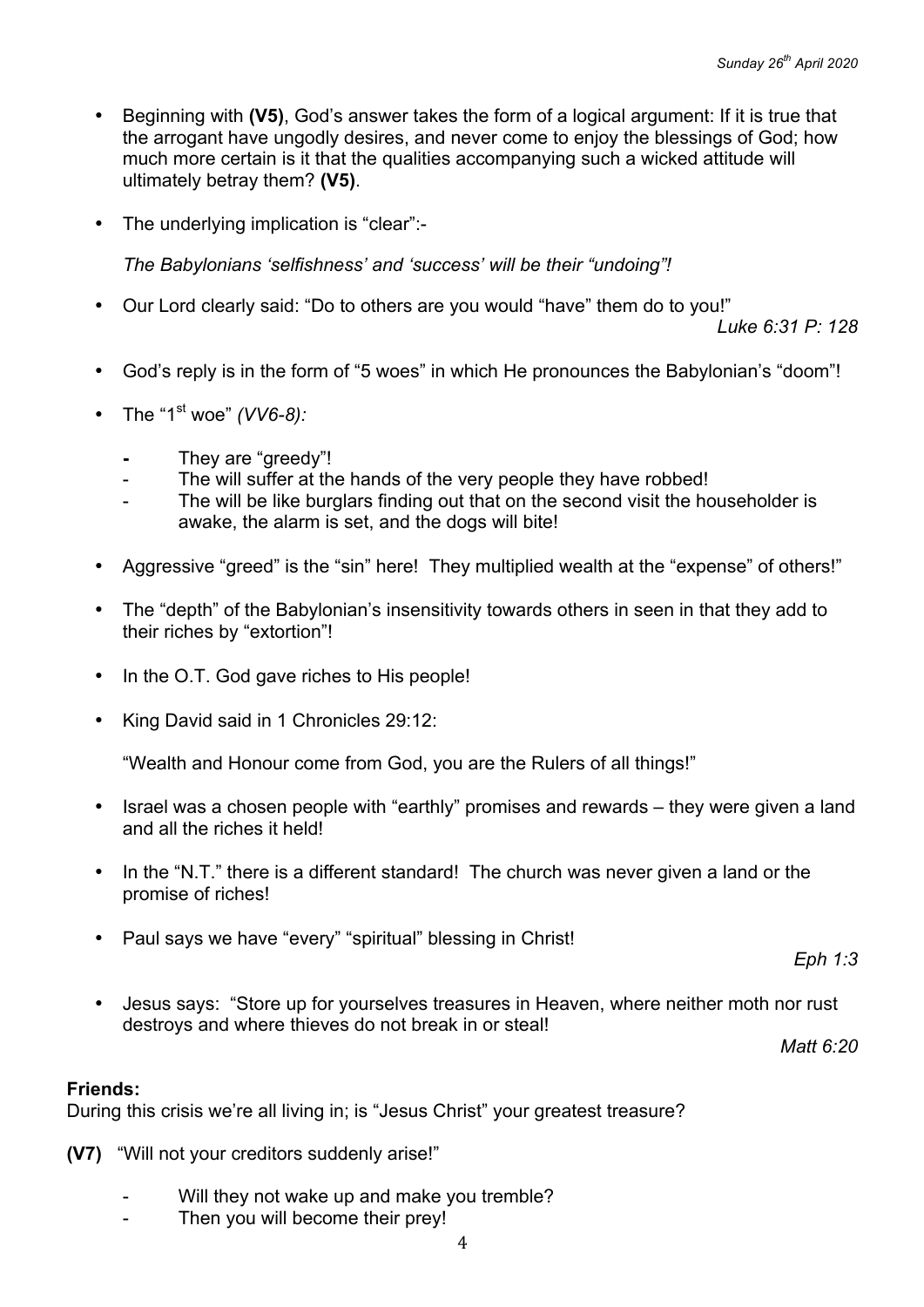- The plundering Babylonians will eventually know the effects of plunder themselves!
- He who so "misused" others conquering, looking and enslaving many will himself experience the "same" fate!
- God's way of "treating others is so different!

**"**Be kind to one another, tender hearted, forgiving one another, as God in Christ forgave you!"

*Eph 4:32*

• "Do "not" rejoice when your enemy falls, and let "not" your heart be glad when he stumbles!"

*Pr 24:17*

- The "2<sup>nd</sup> woe"  $(VV 9-11)$
- The Babylonians are complacent!
- Their security will be undermined!
- The very stones and timbers of the great structures they have built will "rebel" against them!
- The Babylonians will have "no lasting empire"!
- In ruining others: they will eventually ruin themselves!

#### **Friends:**

As Christians we are to be content but "not" complacent!

- Yes as believers we should be "content" in any and every situation, Paul says so in *Philippians 4: 11-13.*
- Does Paul mean we should not try to improve our current situation, find a better job, earn more money, or further your education?
- Are we supposed to passively sit back and watch life go by?
- What about Jesus' command to be salt of the earth and to shine your light?
- The answer is we need to be content with what God gives us without becoming complacent and lazy!
- "Remember" the person in Matthew 25 who was satisfied with what he 'had' and he 'shouldn't' have been!
- The person who received "one talent' didn't do anything with it, despite the intent of his master!
- When the master returned, he was rebuked for his lack of effort!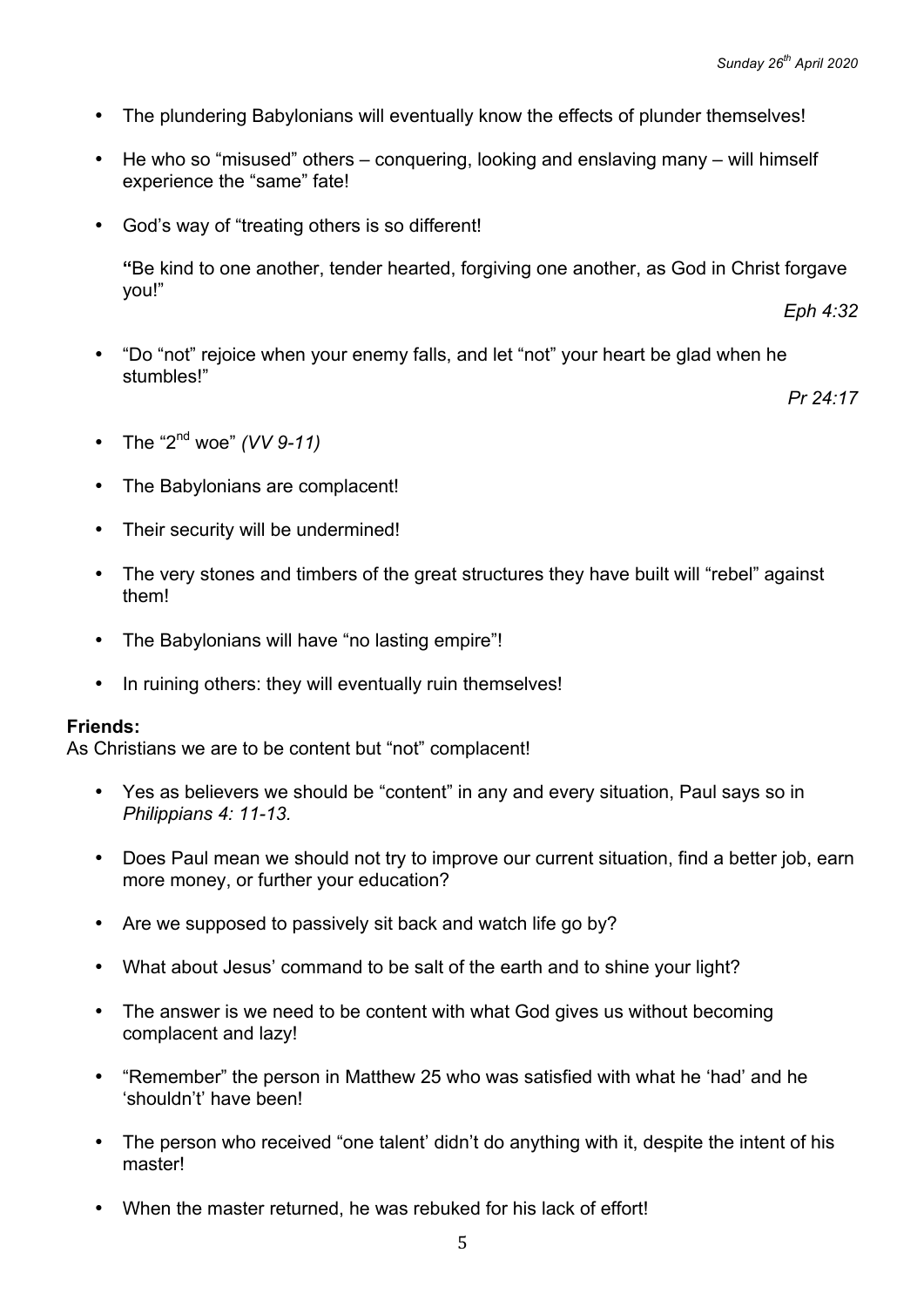We all need to be persistent and faithful even in the smallest things, because what we do now matters not just for today but also for all eternity!

• So 'real contentment' like Paul describes in Philippians is "not" being satisfied or complacent, it is working diligently to glorify God, serve the common good, and further the Kingdom of God in everything we do!

#### **Friends:**

There was no complacency in Paul's contentment, and neither should there be in ours!

- The "3rd woe" *(VV12-14)*
- The Babylonians have sought "notoriety!"
- They established cities to perpetuate their name! However, the "chief materials" used in constructing these cities are seen for what they are: bloodshed and injustice!
- Such "conduct" is an "affront" to a holy righteous God!
- The Babylonians are arrogant, presumptuous and "full of themselves"!
- Anyone who makes a "Name for himself" will be "judged"!

*Genesis 11:4*

- **(V13)** "the Nations exhaust themselves for nothing?"
- They are "doomed" to be 'forgotten'; and a day is coming when "fame" of God's Name "only" will fill the world!
- **(V14)** *For the earth will be filled with the knowledge of the glory of the LORD as the waters cover the sea*!
- What a "marvelous" verse! Habakkuk is a book that gives us much "hope" for the future!
- Though things looked "bad" in his time, yet God promised better things to come!
- The nations that were then in "power" would "not succeed" in their evil intentions!
- God would "win in the end", His cause would prevail!
- The Kingdom of Satan is not going to win.
- Satan and all his forces cannot stop the Kingdom of God!
- Jonathan Edwards (1703-1758) believes this verse is referring to "this age" and the victory of the gospel in this world in which we live: the good news of Jesus will cover the whole planet!
- Early pioneer 'missionaries' such as "William Carey" and "David Livingstone" believed wholeheartedly in Habakkuk 2:14!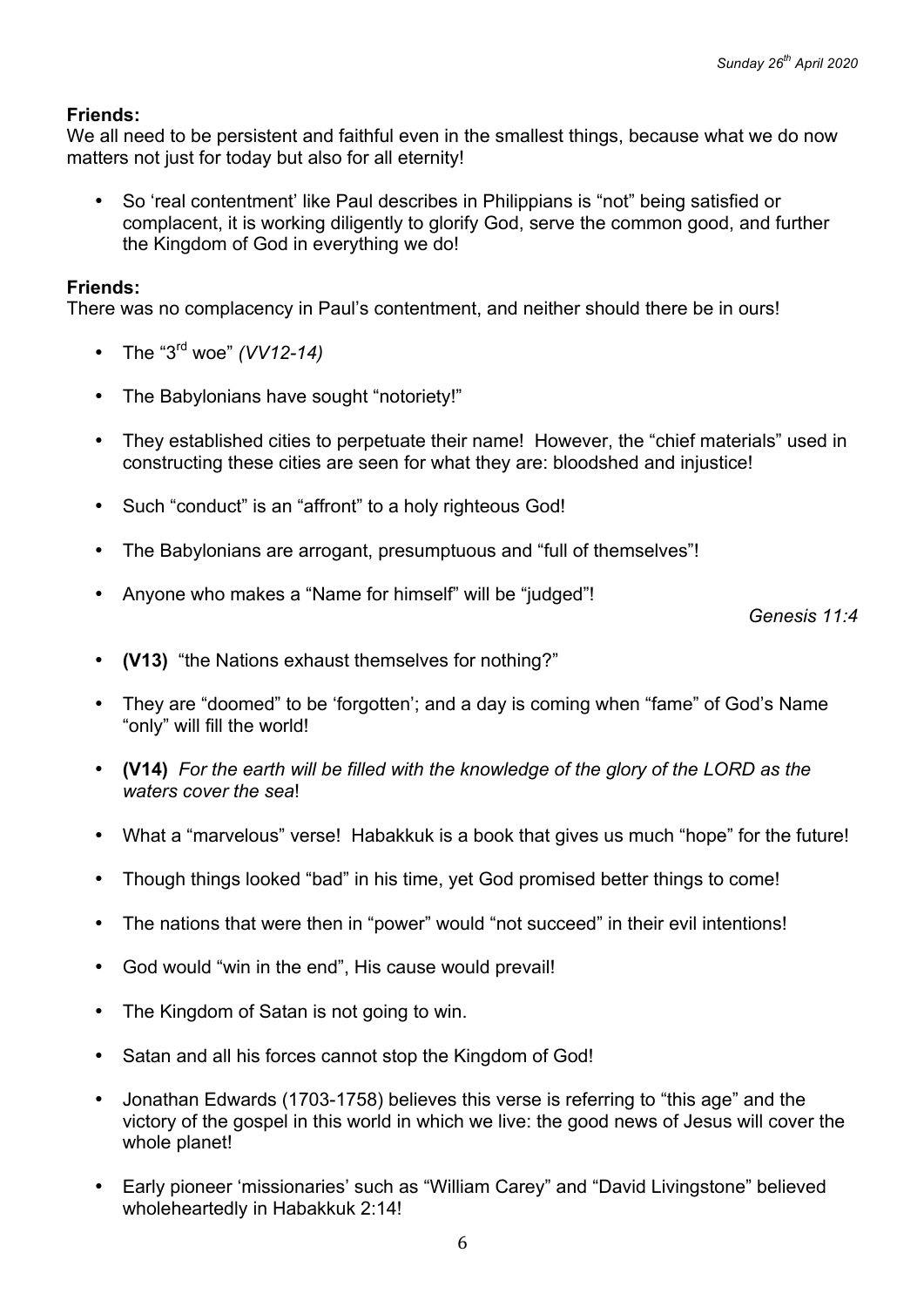- They proclaimed a gospel that would convert whole nations and whole continents to "Christ"!
- After laboring in India for 5  $\frac{1}{2}$  years, Carey and his colleagues finally had "one convert" in 1800. They said, "He was only one, but a continent was coming behind him!"

At times God's work in people's lives seems so slow, one step forward, 2 steps back, it's easy to be "discouraged"; but like Habakkuk we need to remember the "earth shall be filled with the knowledge of the glory of the Lord": "that is enough"!

### **Friends:**

- Let's "continue" in "faith and love and hope"; because the All Powerful One will one day fulfill He's promise!
- Let's "not" believe that the church's days are "numbered" here on earth: we all need to "wake up" and get on with the mission Jesus "gave us" "for the earth will be filled with the knowledge of the glory of the Lord, as the waters cover the sea"!
- What are you "doing", even during "isolation", to help spread the aroma of Christ?
- The "4<sup>th</sup> woe"  $(VV15-17)$
- They are crude and heartless and care nothing about putting others in "shameful" situations!
- So they in turn will be "shamed and scorned"!
- The Babylonians will drink the cup of God's judgment!
- The "reason is in **(V17)**: the Babylonians disregarded the value of the natural world, the animal kingdom, and civilized humanity!

### **Friends:**

The natural and animal worlds are often made unwilling participants in mankind's sin and greed!

- It's a crime that has increasingly plague human society!
- Proverbs 12:10 says:- "the righteous care for the needs of their animals!"
- God tells us in Psalm 50 that all creatures, including our pets, belong to God for He made them!
- We are "stewards" of what God's "given" to us!
- Neglecting what God's given to us, whether property or animals, is not pleasing to God and what God has given, He has every right to take away!

*Job 1:21*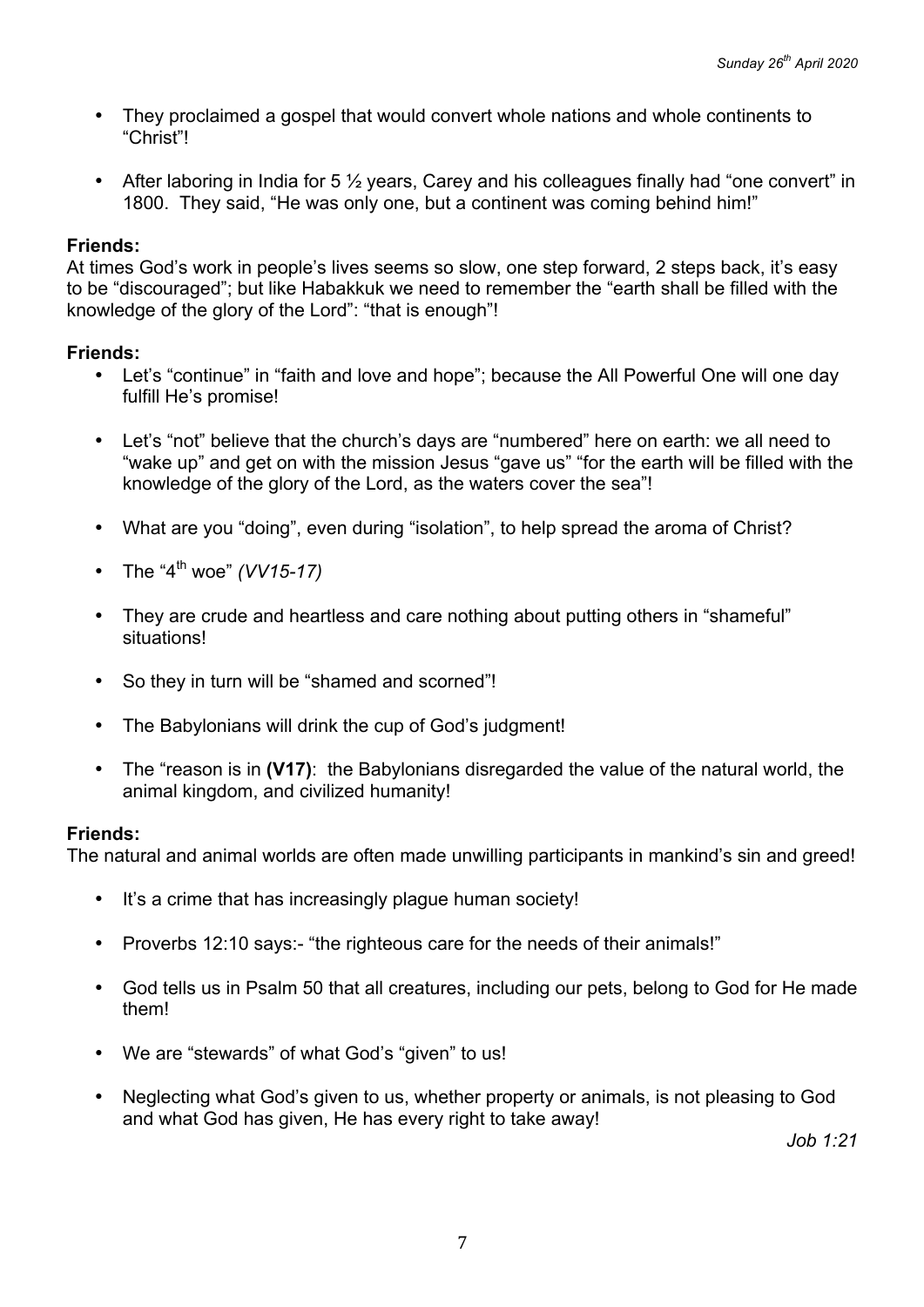- The Babylonians "thoughtless conduct" indicates again their "godless arrogance" and "selfish presumption" for which "punishment" must come!
- The "5th woe": *(VV18-20)*
- They are "idolatrous"!
- All other kinds of gods take the "place" of the true God in their lives!
- The Babylonians idolatrous "polytheism" is seen to be worthless!
- They ask a piece of "wood" to wake up; or a dumb stone to get up: "idols" are useless; since they are "mankind's" creation!
- 'Since' the Babylonians worship gods of their "own creation" rather than the "Creator, Controller and Consummator" of history, their condemnation is "certain"! **(V9)**
- So "5 times" over God promises Habakkuk that He will "not" turn a "blind eye" to the wickedness of the Babylonians!
- "Not only" will He punish them, but He will repeatedly make the punishment "fit the crime"!
- Here is a great "mystery" in Biblical theology!
- The "harsh treatment" the Babylonian's have in store for Judah is "both" 'ordained by God' as a just punishment for Judah's "sin"; and at the same time deliberate wickedness on the Babylonian's part, for which they themselves will be punished!
- Yes it's an example of the "sovereignty of God" "versus" "man's responsibility"!
- The Belgic Confession (1561) says: We believe that God, after He created all things, did not forsake them, or give them up to fortune or change, BUT that He rules and governs them according to His holy will; so that nothing happens in this world without his appointment: "nevertheless", God neither is the author of, nor can be charged with, the sins which are "committed"